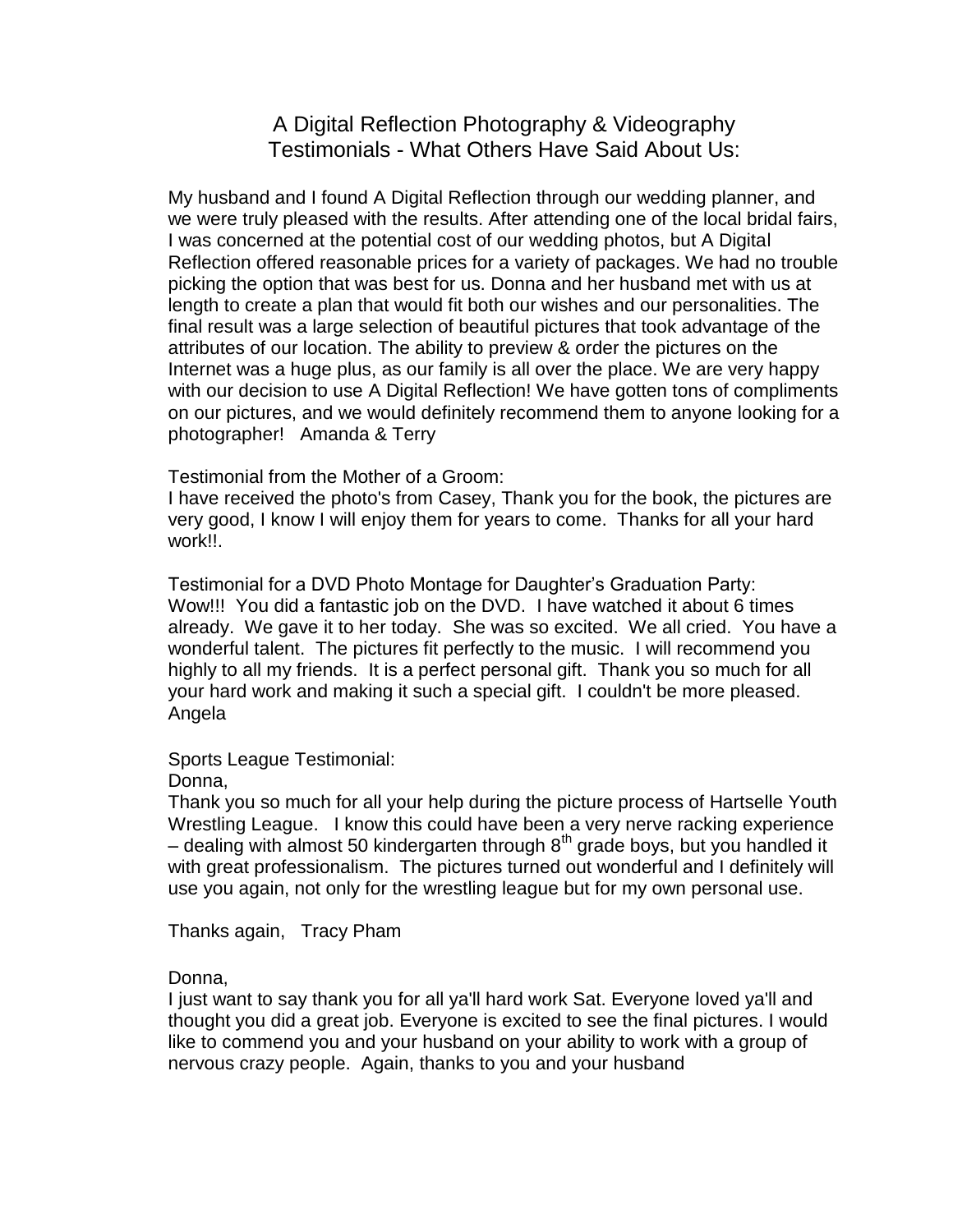Dona,

The pictures are wonderful! We looked at the the DVD last night when we got home from meeting Melba, and it is beautiful! You have done such an excellent job on everything!

I am so pleased with everything! It has been a pleasure working with you! I hope your business continues to grow! You have done beautiful work!

Thank you for everything! Carol Kirby

### Hi Dona,

Just a note of thanks for your professional approach to our wedding. You and your husband were wonderful. Thanks so much…

Hey Dona, We are loving the photos…

Hi Donna,

Just wanted to let you know that our pictures arrived and look good. Richard's happy with them. Thank you very much for everything.

Message from a young lady met at event we were photographing & she had a camera & needed some assistance with camera settings, etc. in a low light situation so I helped her…

Hi Donna,

I just wanted you to know they turned out! I was very excited when I got them back from the Photo Service. Thanks again for talking with me! Vikki

The (engagement) photos are wonderful. I can't wait to see how the wedding photos will turn out.

Thank you. S Thomas

Dona,

I am so sorry that it has taken me this long to tell you thank you for our wedding video and how happy we are with it. It could not have been more perfect; we were absolutely thrilled when we watched it. Thank you again for all of the hard work!

Maggie & Grant McKelvey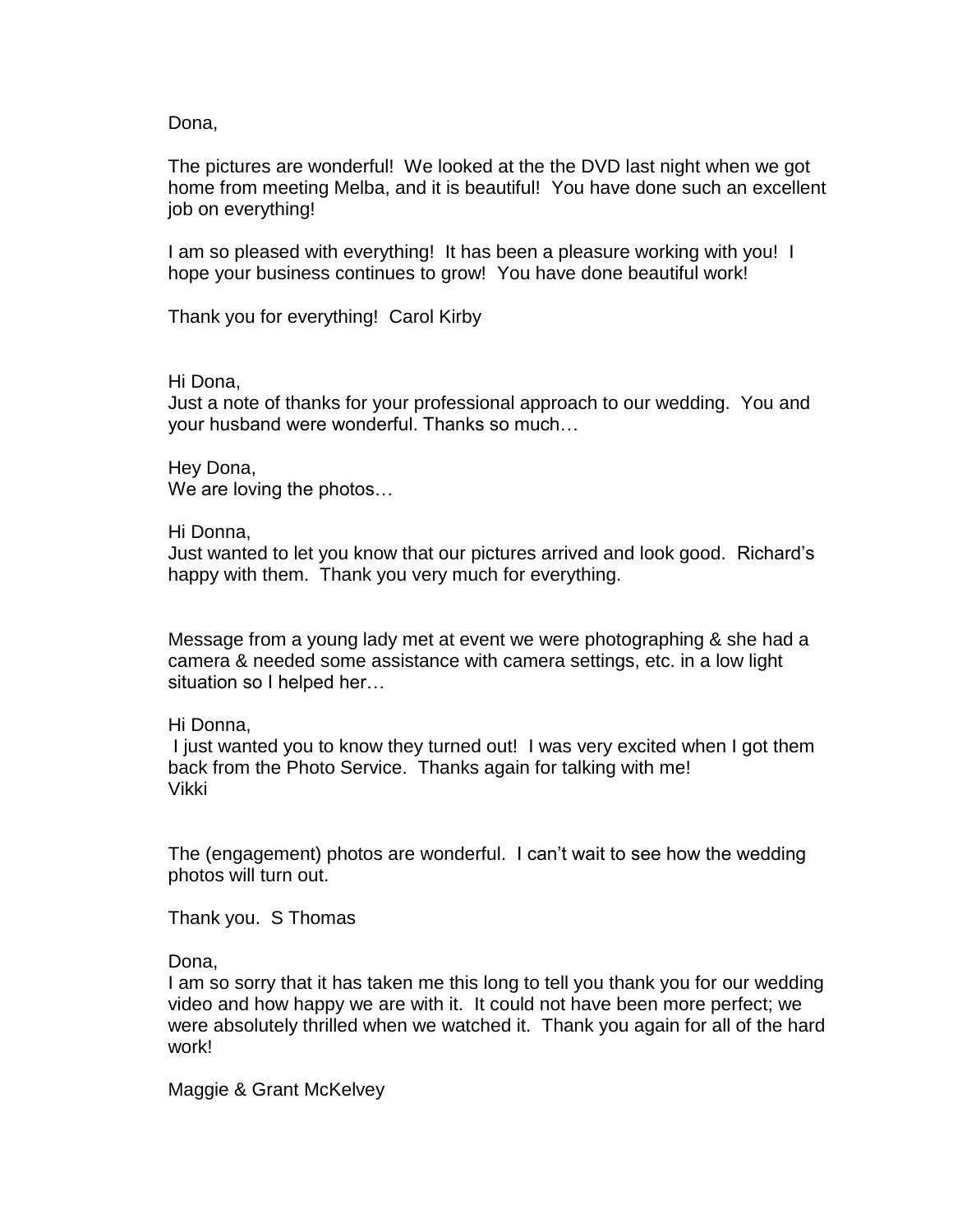Dona and Gary,

I just want to take this opportunity to thank you for the special care that you put into our photography and videography package. It was very reassuring to know that this very important part of our special day was in such great hands. Not only did you take the time to cater to every special request that we could think to come up with, but you also added special touches that hadn't even crossed our minds. What was an even more pleasant surprise was the way everything was handled with a genuine and friendly smile. To say the least, we have found ourselves with a product that we can truly cherish for years to come. We couldn't be more pleased. Thank you.

Thanks, Shannon

Shannon Thomas 20th Century Fox Home Entertainment

Hi Dona,

...I also heard that Mike's mom has been in contact with you and has ordered prints. She is so excited for the wedding. She was very pleased with your work and with your customer service. I know Sharon can be a bit enthusiastic sometimes so I wanted to say "thank you". She's not as easily impressed as a lot of people, so to have her call me to tell me how much she liked you meant a lot.

Thanks, Shannon

Engagement Session:

Hi Dona! I LOVED THE PICTURES… they were amazing! Thank You so much!!! Amy

Hi Dona! I just wanted to thank you for doing such a great job on our wedding video! We thought that it was absolutely wonderful! Anna and I have already watched it twice - once the first night that we received it, and just the other night with our parents. We are very proud of the result, and cannot thank you enough for taking great care to personalize everything for us.

I would be very proud to recommend you to future clients, and we will now be able to share our wedding experience with those "few" friends and family who were not able to attend.

Once again, thank you from the bottom of our hearts! You have now added more to what was a perfect day and the most enjoyable experience of our lives!!!

Yours truly, Jeff and Anna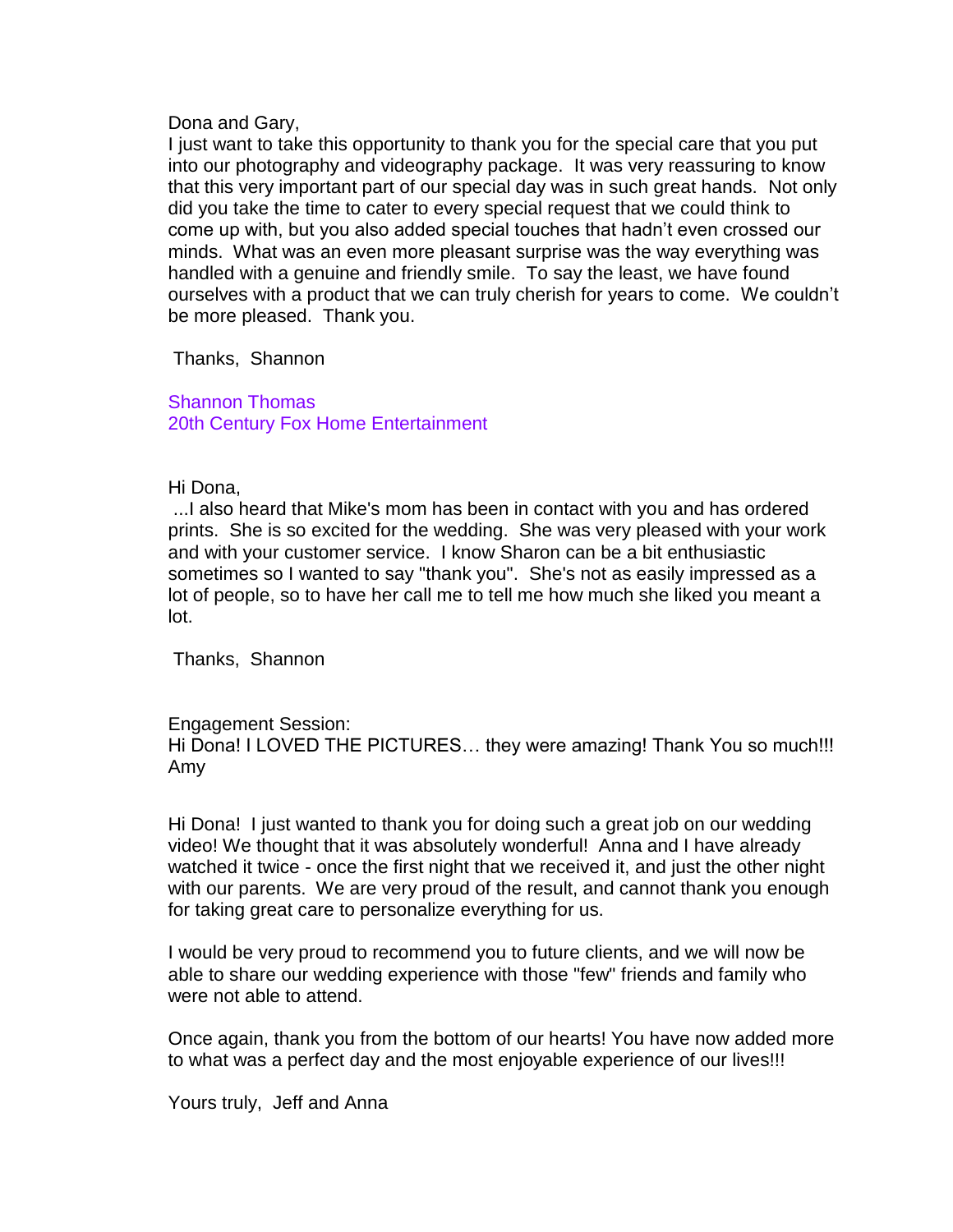My cousins and I were planning an 80th Birthday party for our fathers who are identical twins when I saw a few samples of videography prepared by A Digital Reflection. I realized when I saw the high-quality samples that a videography of my father's and uncle's life would be ideal for our party. I asked Dona Bonnett, owner of A Digital Reflection, if there was any way a videography could be made on short notice being that the party was about 10 days away. Dona scheduled a convenient location for us to bring the pictures to her and she began to work right away. The videography was ready the day before the party as promised and the work was wonderfully done. Everyone at the party commented on what a good idea it was and how well it was put together. Each family has a copy to keep and treasure. It was a pleasure working with A Digital Reflection and I would highly recommend their services to anyone in need of a videography or portrait.

Annette

Donna,

I just wanted to say thank you so much for all you have done for us, the time you spent with all the people in our daughter's wedding and for making Mischeala's wedding even more special for her. We tell all our friends about you and how wonderful you and your husband are. With all our thanks for the beautiful pictures and the kindness you've shown us. May God bless you and your family. Sherry & Gary

THANK YOU!!! The DVD's are WONDERFUL!! What a gift you have given to SO many families for Christmas this year. You guys are SO talented and I really appreciate you being willing to share your talents (and lots of time) with us. This recording will be a treasured keepsake for us for many years to come! Thanks again for an outstanding job!!

**Merry Christmas!!**

Deanna Anderson

Hi Dona,

Just a note of thanks for your professional approach to our wedding. You and your husband were wonderful. Thanks so much…

Hey Dona, We are loving the photos...

Hi Donna,

Just wanted to let you know that our pictures arrived and look good. Richard's happy with them. Thank you very much for everything.

Dona,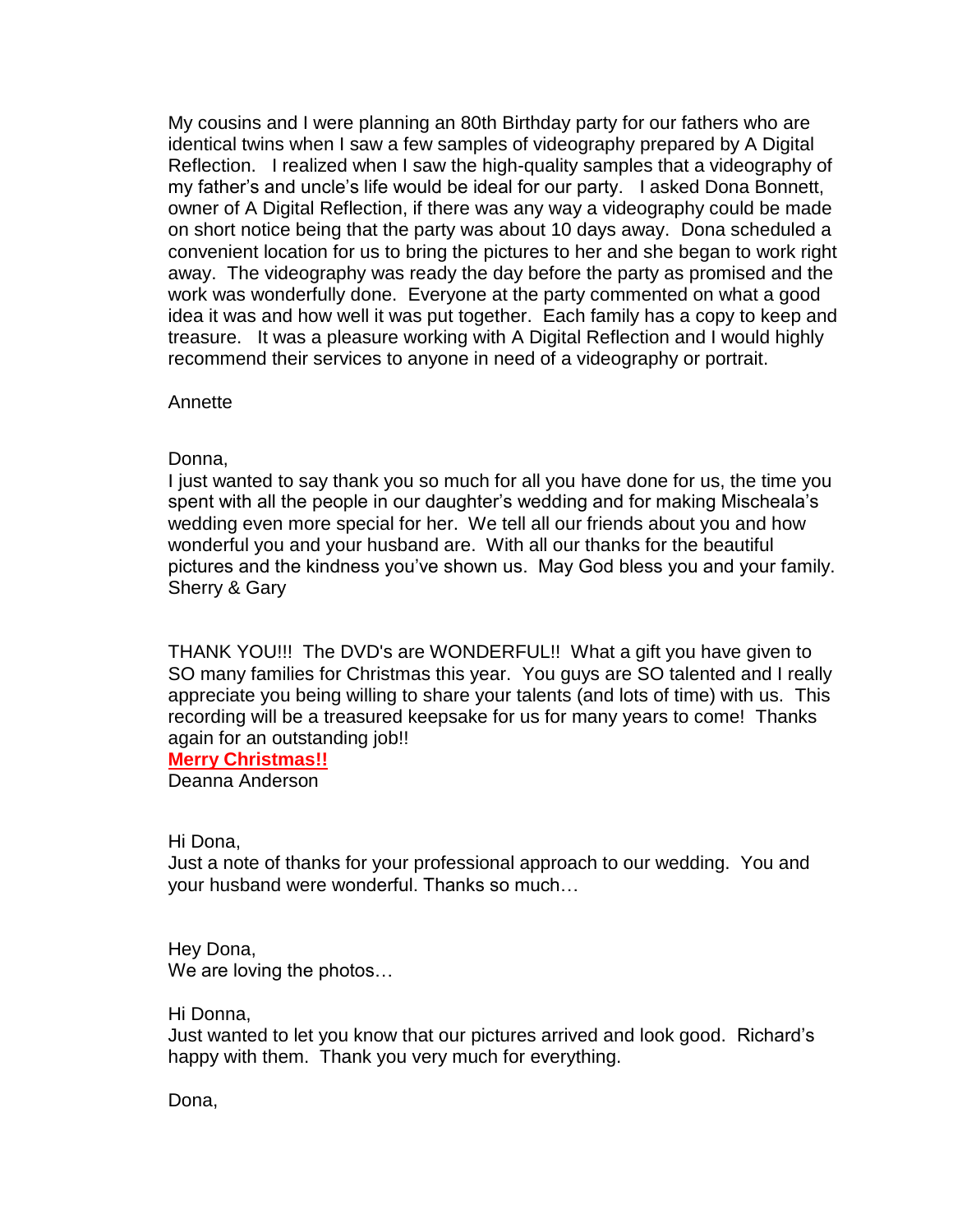The pictures are wonderful! We looked at the DVD last night when we got home and it is beautiful! You have done such an excellent job on everything!

I am so pleased with everything! It has been a pleasure working with you! I hope your business continues to grow! You have done beautiful work!

Thank you for everything!

## Donna,

Thank you so much for all your help during the picture process of Hartselle Youth Wrestling League. I know this could have been a very nerve racking experience – dealing with almost 50 kindergarten through  $8<sup>th</sup>$  grade boys, but you handled it with great professionalism. The pictures turned out wonderful and I definitely will use you again, not only for the wrestling league but for my own personal use.

## Donna,

I just want to say thank you for all ya'll hard work Sat. Everyone loved ya'll and thought you did a great job. Everyone is excited to see the final pictures. I would like to commend you and your husband on your ability to work with a group of nervous crazy people. Again, thanks to you and your husband

Dona, Mom LOVED the portrait. She was very surprised that it was finished so quickly and was just very pleased with it. She shed a few tears too....tears of joy of course! See you soon! Bridget

All the pictures are so amazing!!! Thank you so much! I just looked at all the ceremony/reception pictures!!!!! Thanks again!! I can't wait to order!

Ashley Glenzer

# Hi Dona,

So I learned something new about my new husband...he doesn't like to see himself on video! Anyway, we received it and I wanted us to watch it together, so I kept asking him and he kept putting it off. FINALLY, just the other night, I put my foot down and we watched the wedding dvd. It was AWESOME!!! I really felt like we were re-living the day and also we got to see things that we missed and the interviews were great - I totally cried. You all really captured everything!!! We haven't watched the reception one yet - hopefully soon (after seeing the first one, Chris is over his aversion), but I'm assuming that it's fine!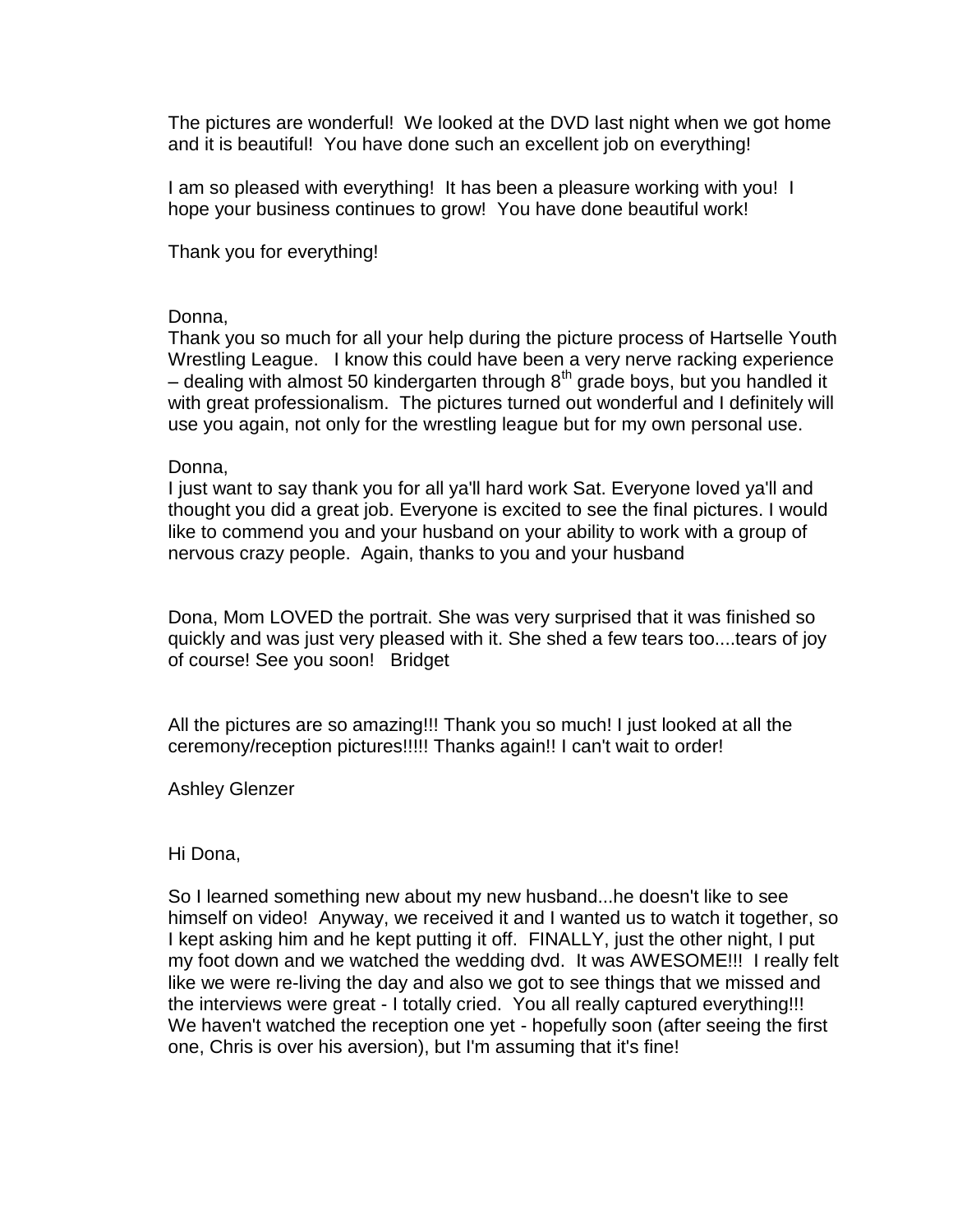You know, at first we weren't going to do a video and I'm so glad that we decided to. The pics are really great and we can put them up and around our home, but the video just so captured the spirit of the day and hearing again the words that we spoke at the ceremony was just so special...I am 110% glad that we decided to do it and you all were just superb!!!

Thanks so much!!! Andrea Morrison Deitz

Dona, Jim and I want to thank you for the outstanding job you did on our wedding video. You captured everything we wanted and more. We especially enjoy the pre wedding interviews with each of us and our guests. The photos on the cover are great! We would definitely give you our highest recommendation! Thanks again! Debbie & Jim Pittman

Donna and Gary, I can not begin to express the phenomenal job that you both did at the wedding, and reception. You have captured my most fond memories in pictures and I will forever be grateful. Just wanted to drop you a line of thanks and my deepest appreciation for the wonderful people you are, and the wonderful job that you do. The watercolor pictures were amazing!!! I look forward to using you and your husband for other events (i.e. babies, family events)...

Sincerely-A very happy bride, Misty H.

I was so glad we chose a Digital Reflection to do our photography for our wedding. They were very professional and kind to me and my family and also very helpful. They are very friendly and each time you call them or have a photo shoot or sit down session. They're also very respectful during your special event. I would suggest their services to anyone!

Jessica Cole & families

## Dear Dona,

I just wanted to let you know that I received my pictures from the workshop held on May 9th for the MS. Senior Alabama Pageant and I am so happy. They are beautiful and I thank you for your hard work and professionalism in taking them and developing them. I look forward to seeing you at the Pageant. Thank you, again. Joan Moore, Ms. Senior Baldwin County

Hey Dona! So glad to hear from you! The DVD is awesome and definitely met our expectations!! We love it! Thank you so much for your hard work! We will most definitely recommend you in the future to others we may know looking for a photographer/videographer. Thanks again, so much! Casey and Leah Long